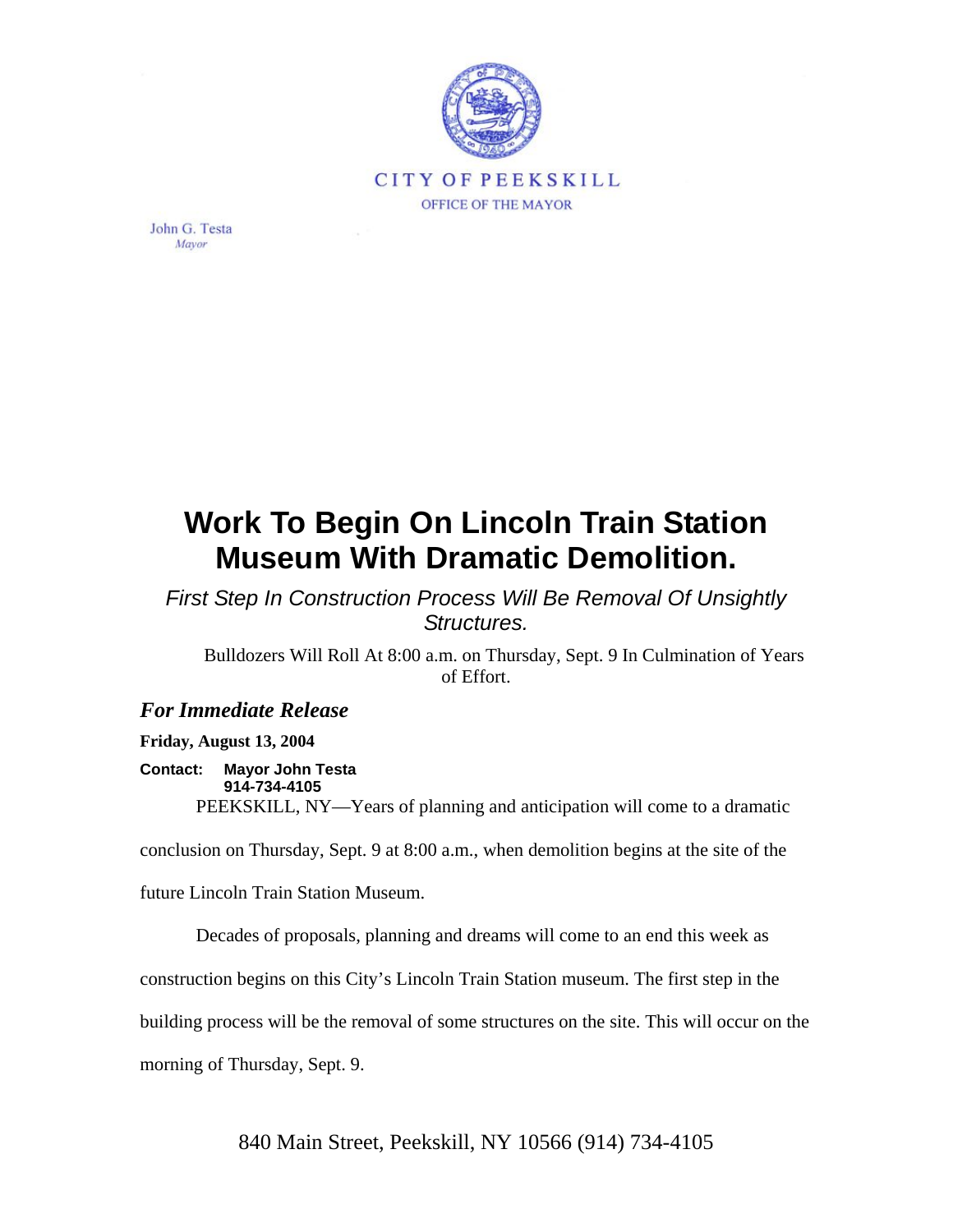After that, work will begin on renovating the Lincoln Train Station itself. The train station got its name because it is the site of where President Abraham Lincoln made a "whistle stop" on the way to assuming the presidency on February 19, 1861. In 1865, the train carrying his body also made a stop at the same site.

Peekskill has a long history of honoring and supporting Abraham Lincoln. Residents of the community were among Candidate Lincoln's most ardent supporters, which is why Lincoln made his stop in the first place. After Lincoln's death, Peekskill became the first community to establish a Lincoln Society. The organization celebrated its 100<sup>th</sup> anniversary last year. The Peekskill Lincoln Society is currently in its 101<sup>st</sup> year. Peekskill Mayor John Testa is its president.

Abandoned by the railroads many decades ago, the Lincoln Train Station building was used as a warehouse and for numerous other purposes. It gradually fell into a state of disrepair. The City purchased the building from its latest owner, Coleman Distributing, earlier this year. It also hired leading historic architects Jan Hird Pokorny Associates of Manhattan to create a plan for the structure's restoration.

"The Lincoln Train Station is a crucial part of Peekskill's overall revitalization program," says Mayor John Testa. "It will help bring new energy and appeal to our waterfront as well as educating our citizens about the impact of the Civil War on our community," he says.

Once the land is cleared, work on the Lincoln Train Station museum will proceed in phases. In the first phase, New York state grants totaling \$750,000 will be used to complete the restoration of the Lincoln Train Stations' exterior and interior.